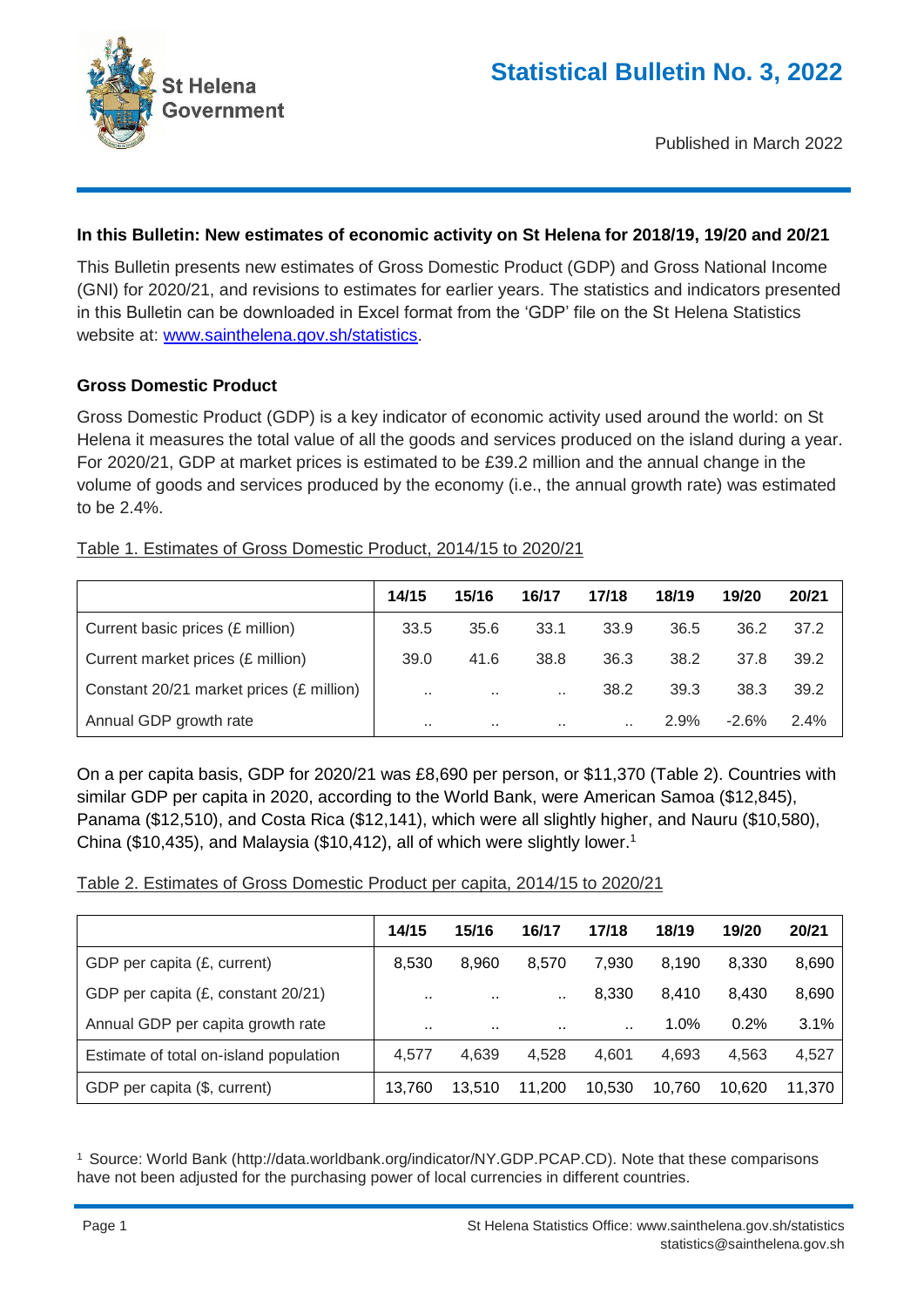When inflation is taken into account, GDP per capita expressed in St Helena Pounds has been growing slightly over the last four years, from an estimated £8,330 per person in 2017/18 to an estimated £8,690 per person in 2020/21. But expressed in current US dollars, GDP per capita has dropped from its 2014/15 level of \$13,760 to \$11,370 in 2020/21. This is mostly due to the drop in the value of the pound compared to the dollar caused by the exit of the UK from the European Union ('Brexit'). In 2014/15, the average exchange rate was \$1.61 per £1, but in 2020/21 the average exchange rate was \$1.31 per £1, a fall of around 19%.

# **Breakdown of GDP by industrial activity**

Table 3 shows the share of GDP by each major activity grouping for the last three years, together with an estimate of the growth in each activity group in real terms (i.e. adjusted for inflation). Industrial activities are grouped according to Revision 4 of the International Standard Industrial Classification (ISIC) – in some instances two or more standard groupings are combined, to avoid disclosure of information about individual companies, as required by the 2000 Statistics Ordinance.

|                                                                      | Share of GDP at<br>basic current prices<br>(%) |       | Constant 20/21<br>prices £ millions |       |       | Annual growth rate<br>$(\%)$ |         |         |         |
|----------------------------------------------------------------------|------------------------------------------------|-------|-------------------------------------|-------|-------|------------------------------|---------|---------|---------|
|                                                                      | 18/19                                          | 19/20 | 20/21                               | 18/19 | 19/20 | 20/21                        | 18/19   | 19/20   | 20/21   |
| A: Agriculture, Forestry and<br>Fishing                              | 0.8                                            | 0.7   | 0.5                                 | 0.28  | 0.25  | 0.17                         | 44.7    | $-13.1$ | $-32.1$ |
| B-E: Quarrying, Manufacturing,<br>Electricity, Water, and Sanitation | 9.1                                            | 8.9   | 7.3                                 | 3.54  | 3.40  | 2.73                         | 14.8    | $-4.0$  | $-19.6$ |
| F: Construction                                                      | 4.3                                            | 3.5   | 3.7                                 | 1.57  | 1.26  | 1.37                         | $-18.0$ | $-19.9$ | 8.4     |
| G: Wholesale and Retail Trade;<br><b>Repair of Motor Vehicles</b>    | 14.0                                           | 13.3  | 13.0                                | 5.26  | 4.85  | 4.83                         | 2.1     | $-7.9$  | $-0.3$  |
| H: Transportation and Storage                                        | 2.4                                            | 3.0   | 2.9                                 | 0.93  | 1.09  | 1.07                         | $-9.9$  | 17.0    | $-2.0$  |
| I: Accommodation and Food<br><b>Service Activities</b>               | 2.1                                            | 2.1   | 1.4                                 | 0.86  | 0.84  | 0.51                         | 125.5   | $-2.0$  | $-39.9$ |
| J-K: Finance, Insurance,<br>Information, Communication               | 13.9                                           | 15.9  | 16.4                                | 5.27  | 5.79  | 6.09                         | 9.9     | 9.9     | 5.2     |
| L: Real Estate Activities                                            | 4.7                                            | 4.4   | 4.2                                 | 1.78  | 1.66  | 1.58                         | 1.3     | $-6.8$  | $-4.9$  |
| M-S: Other Activities and<br>Services, excluding Government          | 2.5                                            | 2.5   | 2.2                                 | 0.93  | 0.90  | 0.82                         | $-8.6$  | $-3.4$  | $-8.2$  |
| O: Government and Public<br>Administration*                          | 46.2                                           | 45.9  | 48.5                                | 17.05 | 16.62 | 18.08                        | 5.4     | $-2.5$  | 8.8     |
| <b>Gross Domestic Product</b><br>(GDP) at basic prices               | 100.0                                          | 100.0 | 100.0                               | 37.49 | 36.66 | 37.25                        | 5.5     | $-2.2$  | 1.6     |
| Indirect taxes, less subsidies on<br>production                      |                                                |       |                                     | 1.77  | 1.60  | 1.92                         | $-32.8$ | $-9.7$  | 19.7    |
| <b>Gross Domestic Product</b><br>(GDP) at market prices              |                                                |       |                                     | 39.26 | 38.26 | 39.16                        | 2.9     | $-2.6$  | 2.4     |

Table 3. Gross Domestic Product by Industrial Activity, 2017/18 to 2020/21

\*Note: Government and Public Administration (O) includes Health and Education services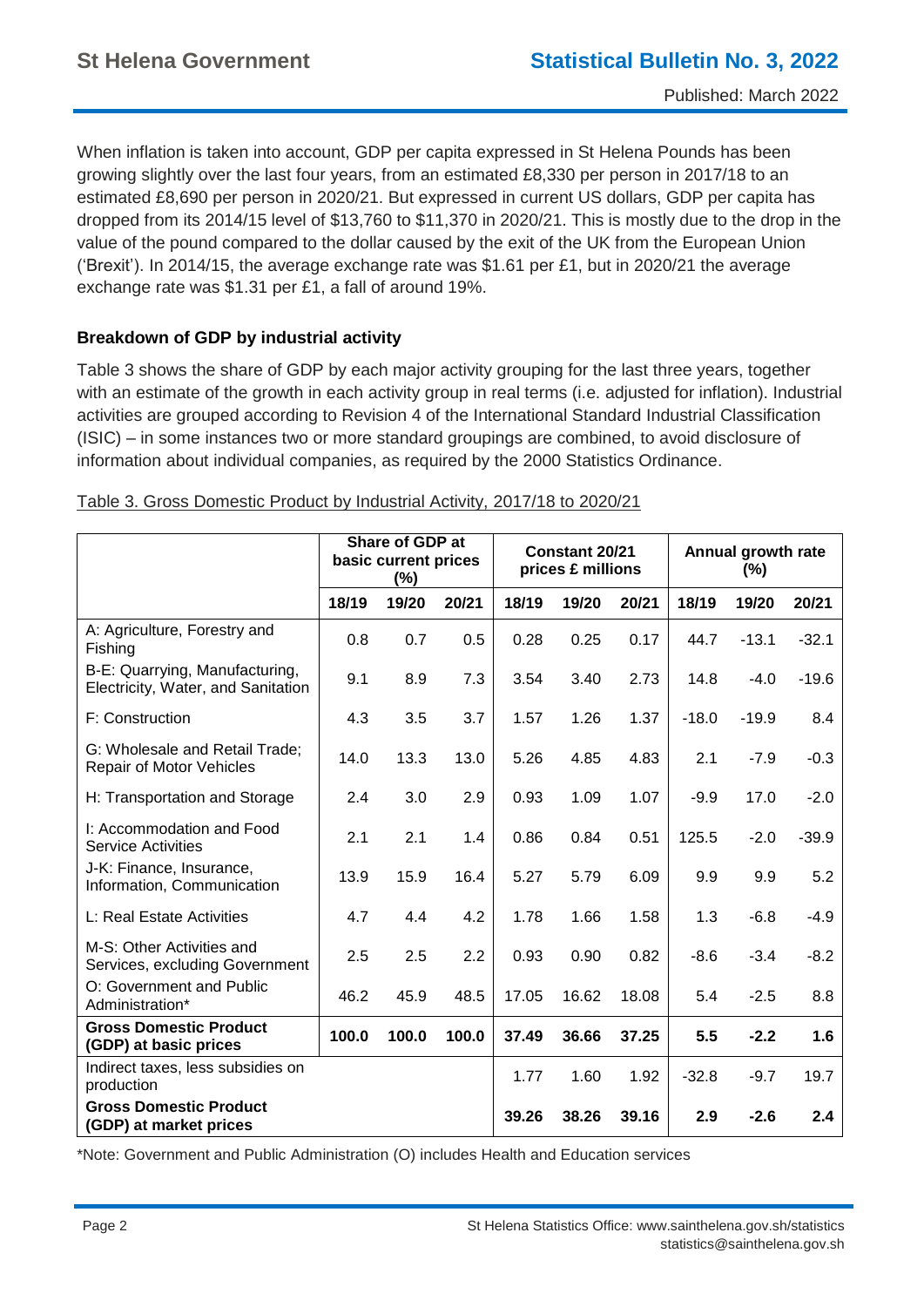Apart from Government and Public Administration, which accounted for 48.5% of GDP at basic prices in 2020/21, the largest groups in terms of total contribution to GDP are Finance, Insurance, Information and Communication (16.4%) and Wholesale and Retail Trade, including Repair of Vehicles and Motor Cycles (13.0%). Production activities, including Quarrying, Manufacturing, Electricity, Water, and Sanitation, contributed around 7.3% of GDP in basic prices in 2020/21, with Real Estate Activities (including rental properties and the value of owner-occupied housing) at 4.2% and Construction at 3.7% respectively. Transportation and Storage (which includes the Airport) was around 2.9% of GDP.

The sector with the biggest percentage increase in the volume of goods and services produced in 2020/21 compared to the previous year was Government and Public Administration (including Health and Education Services). This was likely a result of the additional resources provided by the UK Government to support the Health Service and to make other arrangements in response to the COVID-19 pandemic, including the development of quarantine facilities. The volume of activity in the Construction sector also grew, by 8.4%, likely due to the additional construction activity needed for the COVID-19 response, and also because of the increased investment through the Economic Development and Investment Programme (EDIP).

The sectors with the biggest percentage decrease in the volume of goods and services produced in 2020/21 compared to the previous year were Accommodation and Food Services (-39.9%), a direct result of the drop in international passenger traffic caused by COVID-19 restrictions, and Agriculture, Forestry and Fishing (-32.1%), likely a result of the closure of the St Helena Fisheries Corporation and the inability to process fish for export. But it should also be noted that these are two of the smallest sectors, accounting for less than 3% of GDP.



Chart 1. Composition of GDP by Activity, 2017/18 to 2020/21, constant 20/21 prices, £ million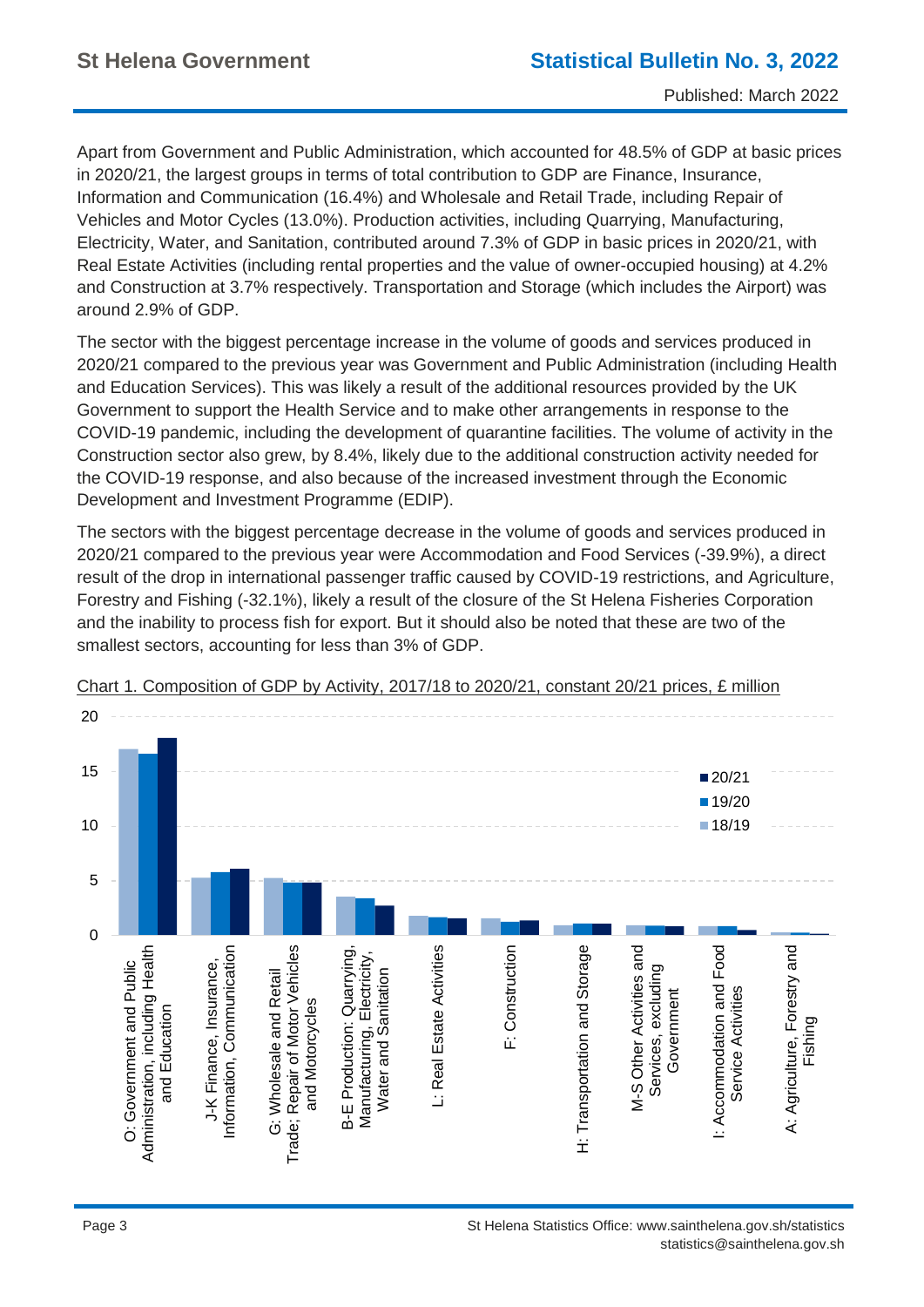### **Gross National Income**

A useful alternative measure to GDP is called Gross National Income (GNI), which values the economic activity of the Island's residents, regardless of where that activity takes place. This compares to GDP, which is a measure of the total value of goods and services produced within the territorial boundaries of St Helena, regardless of whether that value is produced by its residents. GNI is derived from GDP by adding income earned abroad by residents and deducting income earned on St Helena by non-residents.

### Table 4. Gross National Income, 2013/14 to 2020/21

|                                   | 14/15  | 15/16  | 16/17  | 17/18  | 18/19  | 19/20  | 20/21  |
|-----------------------------------|--------|--------|--------|--------|--------|--------|--------|
| Current market prices (£ million) | 33.8   | 36.7   | 35.7   | 34.9   | 37.6   | 37.6   | 39.7   |
| Per capita, current prices, £     | 7,380  | 7.910  | 7,890  | 7.590  | 8.010  | 8.230  | 8,770  |
| Per capita, current prices, \$    | 11.910 | 11.930 | 10,320 | 10.070 | 10.520 | 10.490 | 11.470 |
| OECD aid threshold \$             | 12.735 | 12.475 | 12.235 | 12.055 | 12,375 | 12.535 | 12,695 |

Table 4 shows the nominal levels of GNI per capita since 2014/15 (i.e. without adjusting for price inflation) and Chart 2 compares GNI per capita with GDP per capita between 2014/15 and 2020/21, with GDP per capita higher than GNI per capita until 2020/21. The difference between the two widened slightly, and then narrowed as the construction work to build St Helena Airport ended. In recent years, GNI per capita has been relatively stable when expressed in St Helena Pounds but has decreased when measured in US Dollars because of the loss of value of the British Pound following the decision of the United Kingdom to leave the European Union ('Brexit').



### Chart 2. Gross Domestic Product and Gross National Income per capita, 2013/14 to 2020/21, £ current market prices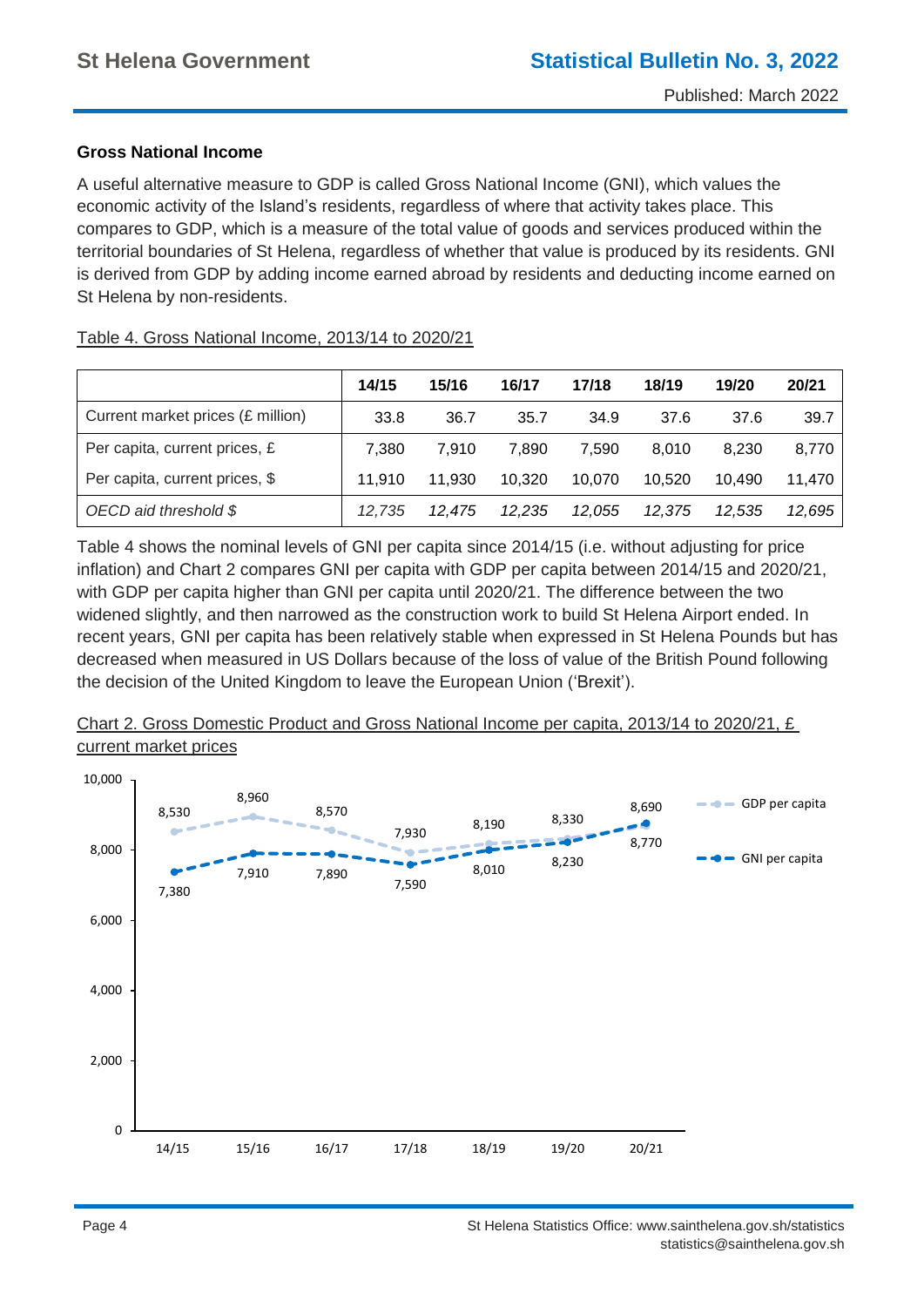An important use of GNI per capita is to determine whether resource flows from one government to another can be classified as 'Official Development Assistance' by the Organisation of Economic Cooperation and Development (OECD); such flows are also often simply called 'overseas aid'. The rule is that they can, as long as the country receiving those flows is classed as a low, lower-middle, or upper middle income country by the World Bank in at least one of the three years prior to the point at which the determination is made.<sup>2</sup> The classification threshold used by the World Bank to classify countries as high income or upper middle income are adjusted each year, and are shown in Chart 3.



Chart 3. Gross National Income per capita and World Bank High Income and Upper Middle Income classification thresholds, 2013/14 to 2020/21, \$ current market prices

St Helena's GNI per capita level means that it currently falls into the 'upper middle income' country classification, so the flows it receives from the United Kingdom can be classified as Official Development Assistance. It was close to the high income threshold during the early stages of Airport construction, but the threshold is calculated in US dollars and the loss of value of the Pound that followed the Brexit vote widened the gap in 16/17, and subsequent years. However, the gap appears to have narrowed in 2020/21, in part because the overseas earnings of the deposits of the Bank of St Helena increased significantly and those earnings are included in GNI, but not in GDP.

<sup>2</sup> https://www.oecd.org/dac/financing-sustainable-development/development-finance-standards/daclist.htm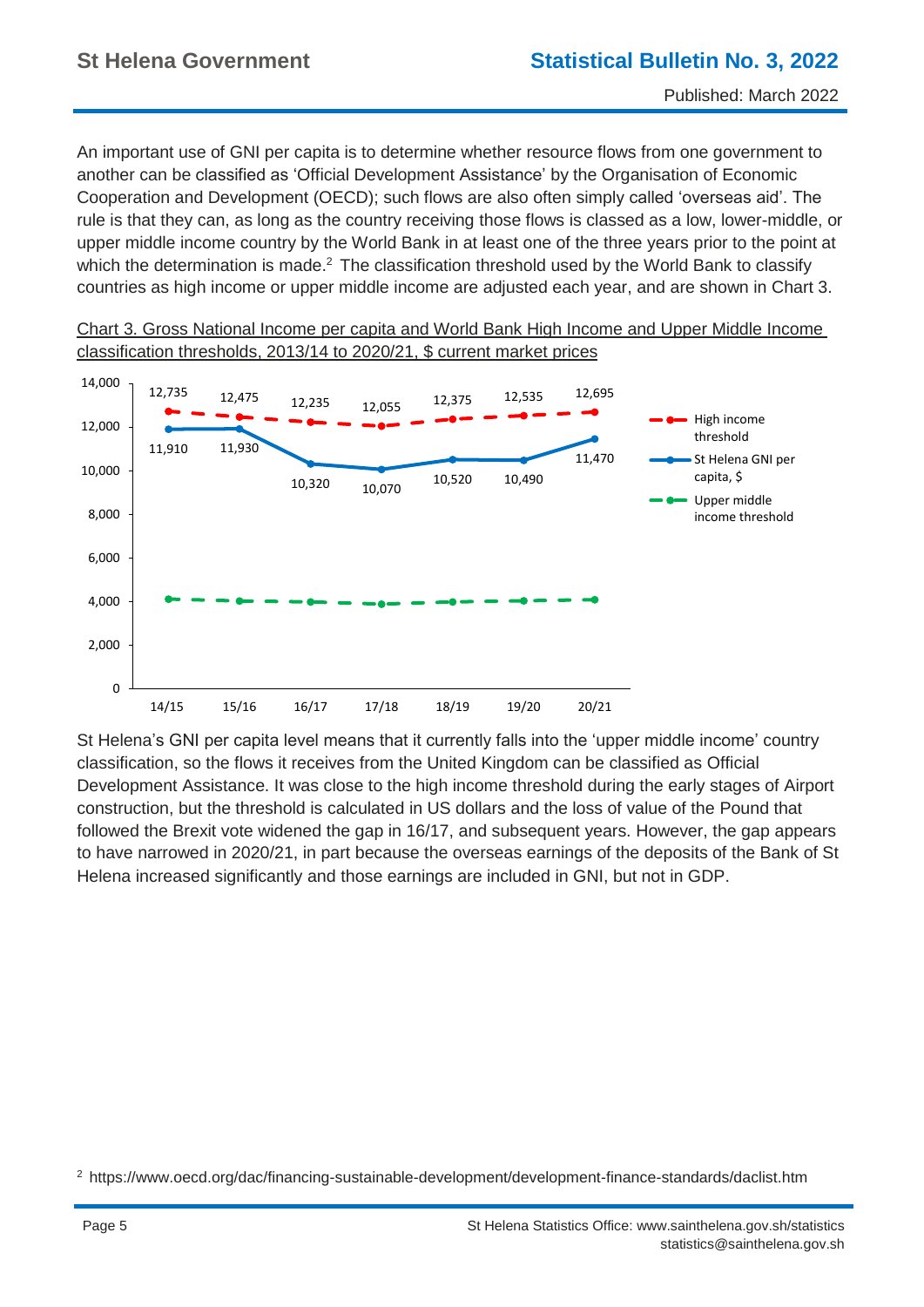### **Notes and Methodology**

Revisions: GDP estimation and measurement methods are complex and development of St Helena's National Accounts is an ongoing programme of work. All estimates published in this bulletin should be considered provisional and subject to future revision as additional data sources become available and further improvements are made to the methodology. This year, improvements have been made to the estimates of work-in-progress and the stocks of manufactured goods for some businesses. Also, estimates of indirect taxes, particularly alcohol and tobacco duties, and duties on fuel, have been adjusted to better compensate for the unusual timing of ship arrivals in 19/20. Together with other source data improvements, this has resulted in a downward revision to GDP estimates for 2017/18, 2018/19, and 2019/20, and a small revision to the growth rate for 2019/20.

Revisions to Estimates of Gross Domestic Product, 2017/8, 2018/19, and 2019/20

|                                       | 17/18                | 18/19 | 19/20   |
|---------------------------------------|----------------------|-------|---------|
| <b>Previously published estimates</b> |                      |       |         |
| Basic prices (£ million, current)     | 35.4                 | 37.5  | 38.2    |
| Market prices (£ million, current)    | 37.8                 | 39.8  | 39.0    |
| Annual GDP growth rate                |                      | 2.5%  | $-3.4%$ |
| <b>New estimates</b>                  |                      |       |         |
| Basic prices (£ million, current)     | 33.9                 | 36.5  | 36.2    |
| Market prices (£ million, current)    | 36.3                 | 38.2  | 37.8    |
| Annual GDP growth rate                | $\ddot{\phantom{a}}$ | 2.9%  | $-2.6%$ |

Approach: There are three basic methods of compiling total GDP: the expenditure, income, and production (or output) approaches. Prior to 2016, St Helena published estimates based on the expenditure approach, and in 2016 a figure for 2014/15 was published based on the income approach. This Bulletin presents estimates for 2017/18, 2018/19, 2019/20 and 2020/21 based on the production approach. As far as practicable in a small economy with limited resources for compiling GDP statistics, the methods used aim to follow the international guidance published in the '2008 System of National Accounts' by the United Nations<sup>3</sup>.

GDP at basic prices: Estimates at basic prices are derived as the sum of the gross value added of companies and government consumption expenditure, plus the incomes of sole traders, and an estimate of the rental value derived by households from the owner-occupation of their homes. As is common in some other small countries, the valuation of the output of government has been made on a net basis, excluding an estimate of asset depreciation. Taxes on production are small and have not been included, so technically basic prices is equivalent to factor cost.

GDP at market prices: GDP at market prices is derived by adding total indirect taxes on products and production, such as customs duties and service taxes, to total GDP at basic prices, and subtracting regular government subsidies to companies, consistent with the recommendations in the guidelines

<sup>3</sup> System of National Accounts 2008, United Nations: https://unstats.un.org/unsd/nationalaccount/sna.asp